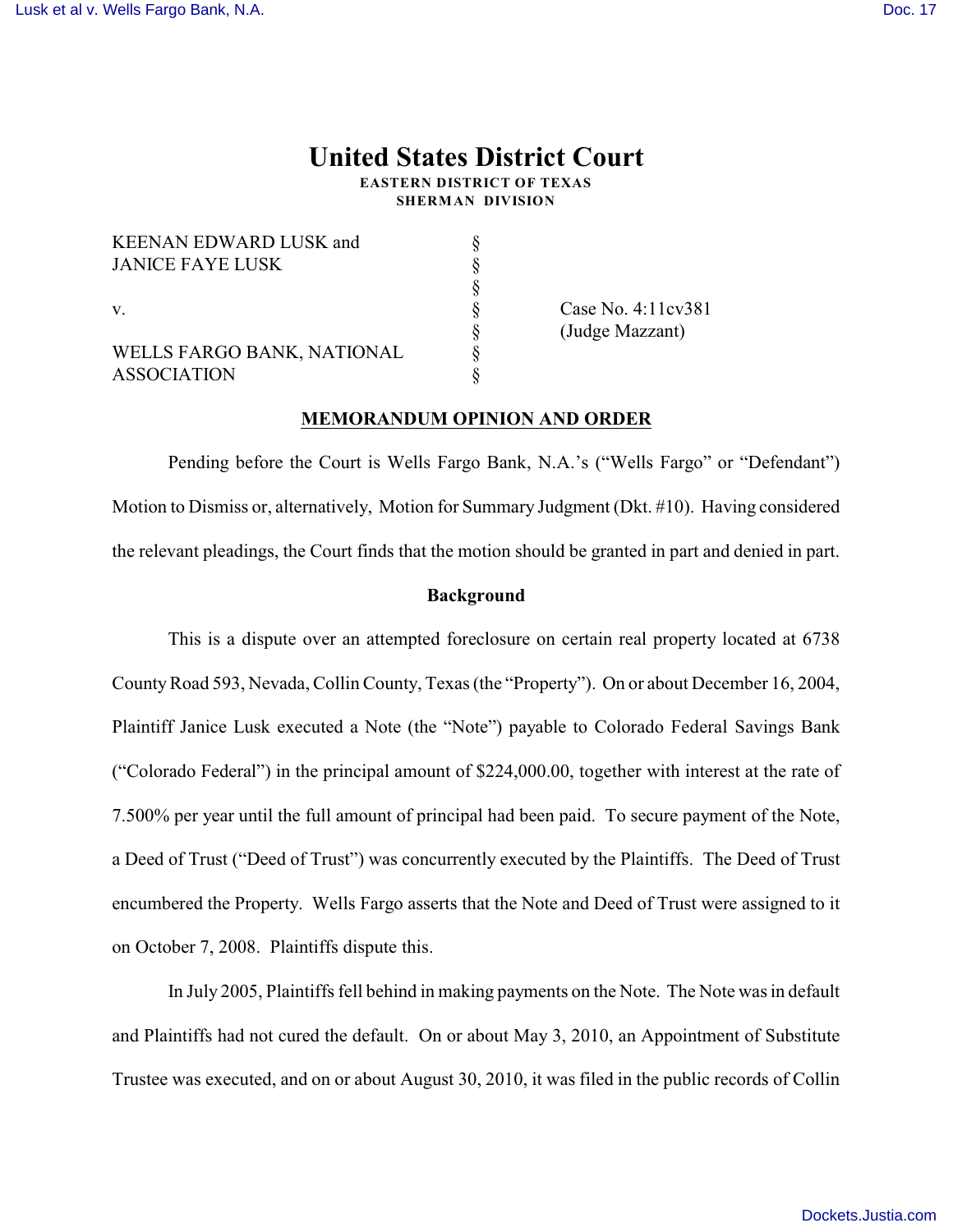County, Texas, under instrument number 2010830000906240 authorizing the Substitute Trustee to proceed with any foreclosure sale related to the Property. The last payment on the Note was made in the amount of \$1,913.09 on November 23, 2010, which was due for the January 2009 payment.

On or about April 29, 2011, Wells Fargo's foreclosure counsel, Barrett Daffin Frappier Turner & Engle, LLP ("Barrett Daffin") notified Plaintiffs that they were in default pursuant to the Note and terms of the Deed of Trust and that Wells Fargo intended to accelerate the Note. To cure the default, Plaintiffs were required to pay \$55,871.97 within thirty (30) days. Plaintiffs did not make the payment.

On June 1, 2011, Plaintiffs filed the instant lawsuit in state court asserting claims to quiet title, that Wells Fargo violated the Texas Fair Debt Collection Practices Act, and for declaratory judgment. On June 22, 2011, Wells Fargo removed this case to this Court (Dkt. #1). On July 5, 2011, the Court entered its Order and Advisory, giving Plaintiffs an opportunity to file an amended complaint (Dkt. #8). Plaintiffs did not file an amended pleading. On September 20, 2011, Wells Fargo filed a motion to dismiss or alternative motion for summary judgment (Dkt. #10). Plaintiffs filed a response on October 7, 2011 (Dkt. #12) Since Plaintiffs have not complied with the Court's prior Order to file an amended complaint, the Court is not required to give Plaintiffs another opportunity to file an amended complaint, and will decide the motion based upon their state court petition.

# **Summary Judgment Standard**

The purpose of summary judgment is to isolate and dispose of factually unsupported claims or defenses. *See Celotex Corp*. *v*. *Catrett*, 477 U.S. 317, 327 (1986). Summary judgment is proper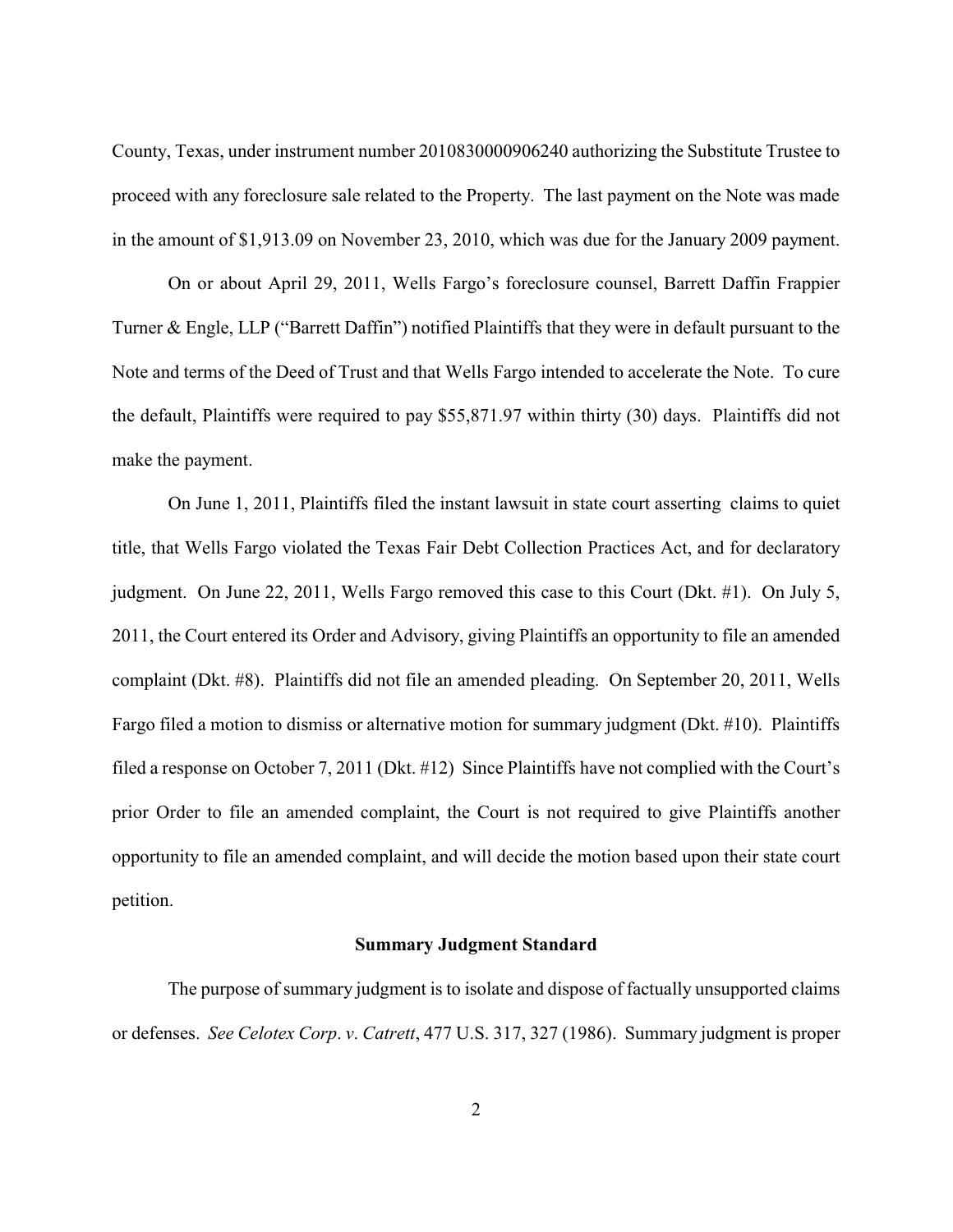if "the pleadings, the discovery and disclosure materials on file, and any affidavits show that there is no genuine issue as to any material fact and that the movant is entitled to judgment as a matter of law." Fed. R. Civ. P. 56(c). A dispute about a material fact is genuine "if the evidence is such that a reasonable jury could return a verdict for the nonmoving party." *Anderson v*. *Liberty Lobby, Inc.*, 477 U.S. 242, 248 (1986). The trial court must resolve all reasonable doubts in favor of the party opposing the motion for summary judgment. *Casey Enterprises, Inc. v. American Hardware Mut. Ins. Co.*, 655 F.2d 598, 602 (5th Cir. 1981) (citations omitted). The substantive law identifies which facts are material. *Anderson*, 477 U.S. at 248.

The party moving for summary judgment has the burden to show that there is no genuine issue of material fact and that it is entitled to judgment as a matter of law. *Id*. at 247. If the movant bears the burden of proof on a claim or defense on which it is moving for summary judgment, it must come forward with evidence that establishes "beyond peradventure *all* of the essential elements of the claim or defense." *Fontenot v*. *Upjohn Co*., 780 F.2d 1190, 1194 (5th Cir. 1986). But if the nonmovant bears the burden of proof, the movant may discharge its burden by showing that there is an absence of evidence to support the nonmovant's case. *Celotex*, 477 U.S. at 325; *Byers v*. *Dallas Morning News*, *Inc*., 209 F.3d 419, 424 (5th Cir. 2000). Once the movant has carried its burden, the nonmovant must "set out specific facts showing a genuine issue for trial." Fed. R. Civ. P. 56(e)(2). The nonmovant must adduce affirmative evidence. *See Anderson*, 477 U.S. at 257.

# **Rule 12(b)(6) Standard**

Defendant moves for dismissal under Rule 12(b)(6) of the Federal Rules of Civil Procedure, which authorizes certain defenses to be presented via pretrial motions. A Rule 12(b)(6) motion to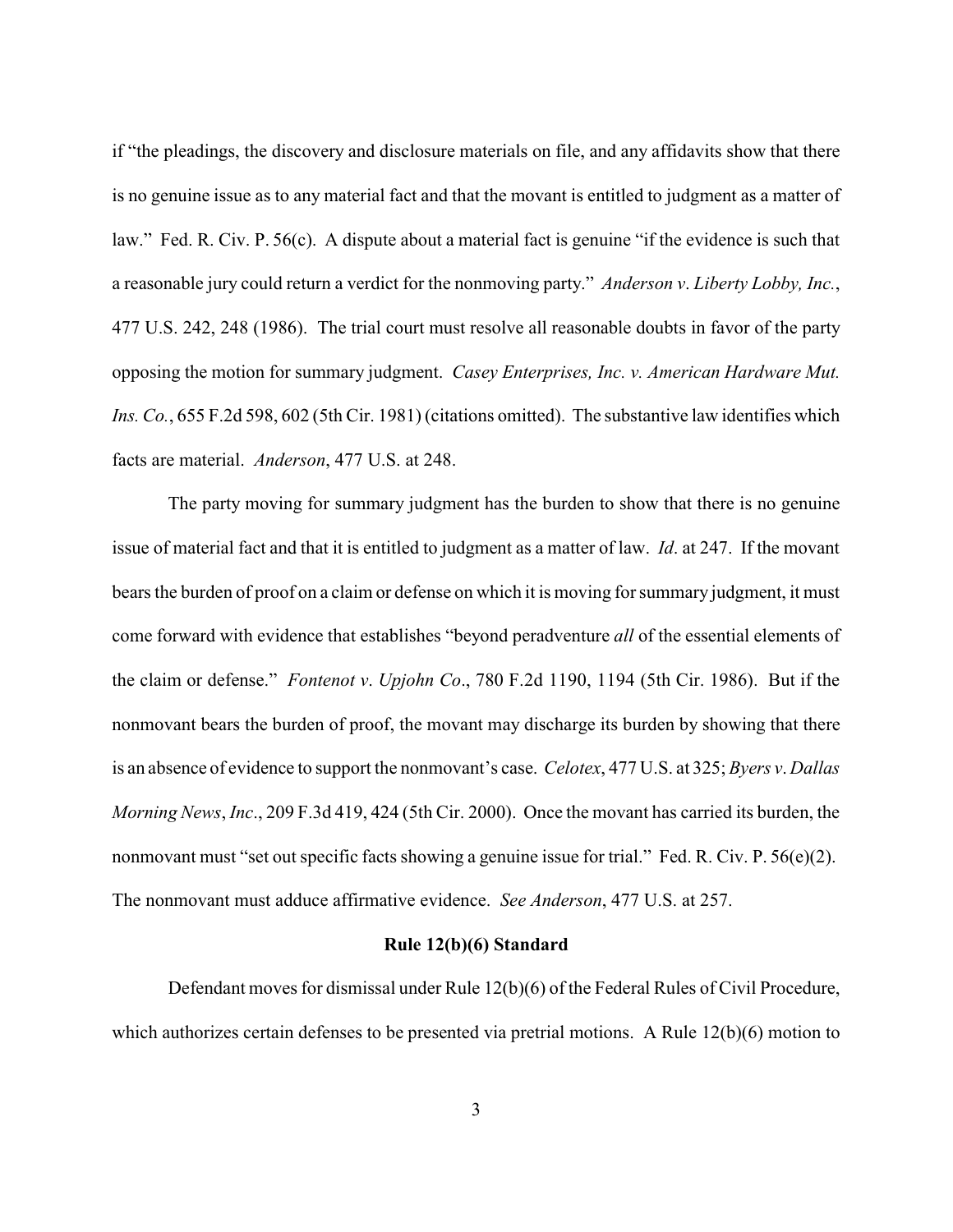dismiss argues that, irrespective of jurisdiction, the complaint fails to assert facts that give rise to legal liability of the defendant. The Federal Rules of Civil Procedure require that each claim in a complaint include "a short and plain statement . . . showing that the pleader is entitled to relief." Fed. R. Civ. P. 8(a)(2). The claims must include enough factual allegations "to raise a right to relief above the speculative level." *Bell Atlantic Corp. v. Twombly*, 550 U.S. 544, 555 (2007). Thus, "[t]o survive a motion to dismiss, a complaint must contain sufficient factual matter, accepted as true, to 'state a claim to relief that is plausible on its face.'" *Ashcroft v. Iqbal*, 129 S. Ct. 1937, 1949 (2009) (quoting *Twombly*, 550 U.S. at 570).

Rule 12(b)(6) provides that a party may move for dismissal of an action for failure to state a claim upon which relief can be granted. FED. R. CIV. P. 12(b)(6). The Court must accept as true all well-pleaded facts contained in the plaintiff's complaint and view them in the light most favorable to the plaintiff. *Baker v. Putnal*, 75 F.3d 190, 196 (5th Cir. 1996). In deciding a Rule 12(b)(6) motion, "[f]actual allegations must be enough to raise a right to relief above the speculative level." *Twombly*, 550 U.S. at 555; *Gonzalez v. Kay*, 577 F.3d 600, 603 (5th Cir. 2009). "The Supreme Court recently expounded upon the *Twombly* standard, explaining that '[t]o survive a motion to dismiss, a complaint must contain sufficient factual matter, accepted as true, to state a claim to relief that is plausible on its face.'" *Gonzalez*, 577 F.3d at 603 (quoting *Ashcroft v. Iqbal*, 129 S.Ct. 1937, 1949 (2009)). "A claim has facial plausibility when the plaintiff pleads factual content that allows the court to draw the reasonable inference that the defendant is liable for the misconduct alleged." *Id.* "It follows, that 'where the well-pleaded facts do not permit the court to infer more than the mere possibility of misconduct, the complaint has alleged - but it has not 'shown' - 'that the pleader is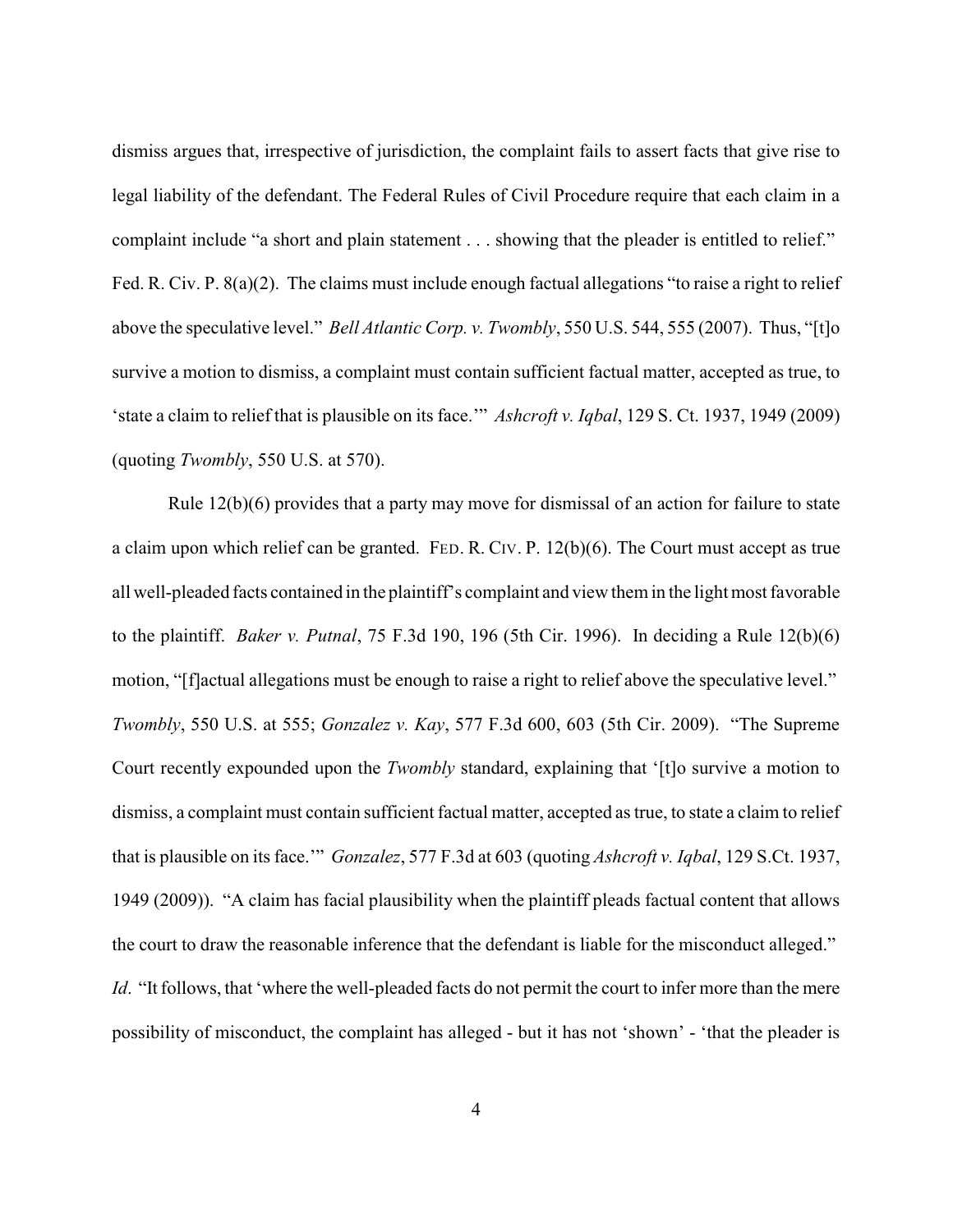entitled to relief.'" *Id*.

In *Iqbal*, the Supreme Court established a two-step approach for assessing the sufficiency of a complaint in the context of a Rule 12(b)(6) motion. First, the Court identifies conclusory allegations and proceeds to disregard them, for they are "not entitled to the assumption of truth." *Iqbal*, 129 S.Ct. at 1951. Second, the Court "consider[s] the factual allegations in [the complaint] to determine if they plausibly suggest an entitlement to relief." *Id*. "This standard 'simply calls for enough facts to raise a reasonable expectation that discovery will reveal evidence of' the necessary claims or elements." *Morgan v. Hubert*, 335 F. App'x 466, 470 (5th Cir. 2009). This evaluation will "be a context-specific task that requires the reviewing court to draw on its judicial experience and common sense." *Iqbal*, 129 S.Ct. at 1950.

In determining whether to grant a motion to dismiss, a district court may generally not "go outside the complaint." *Scanlan v. Tex. A&M Univ.*, 343 F.3d 533, 536 (5th Cir. 2003). When ruling on a motion to dismiss a *pro se* complaint, however, a district court is "required to look beyond the [plaintiff's] formal complaint and to consider as amendments to the complaint those materials subsequently filed." *Howard v. King*, 707 F.2d 215, 220 (5th Cir. 1983); *Clark v. Huntleigh Corp.*, 119 F. App'x 666, 667 (5th Cir. 2005) (finding that because of plaintiff's *pro se* status, "precedent compels us to examine all of his complaint, including the attachments"); Fed. R. Civ. P. 8(e) ("Pleadings must be construed so as to do justice."). Furthermore, a district court may consider documents attached to a motion to dismissif they are referred to in the plaintiff's complaint and are central to the plaintiff's claim. *Scanlan*, 343 F.3d at 536.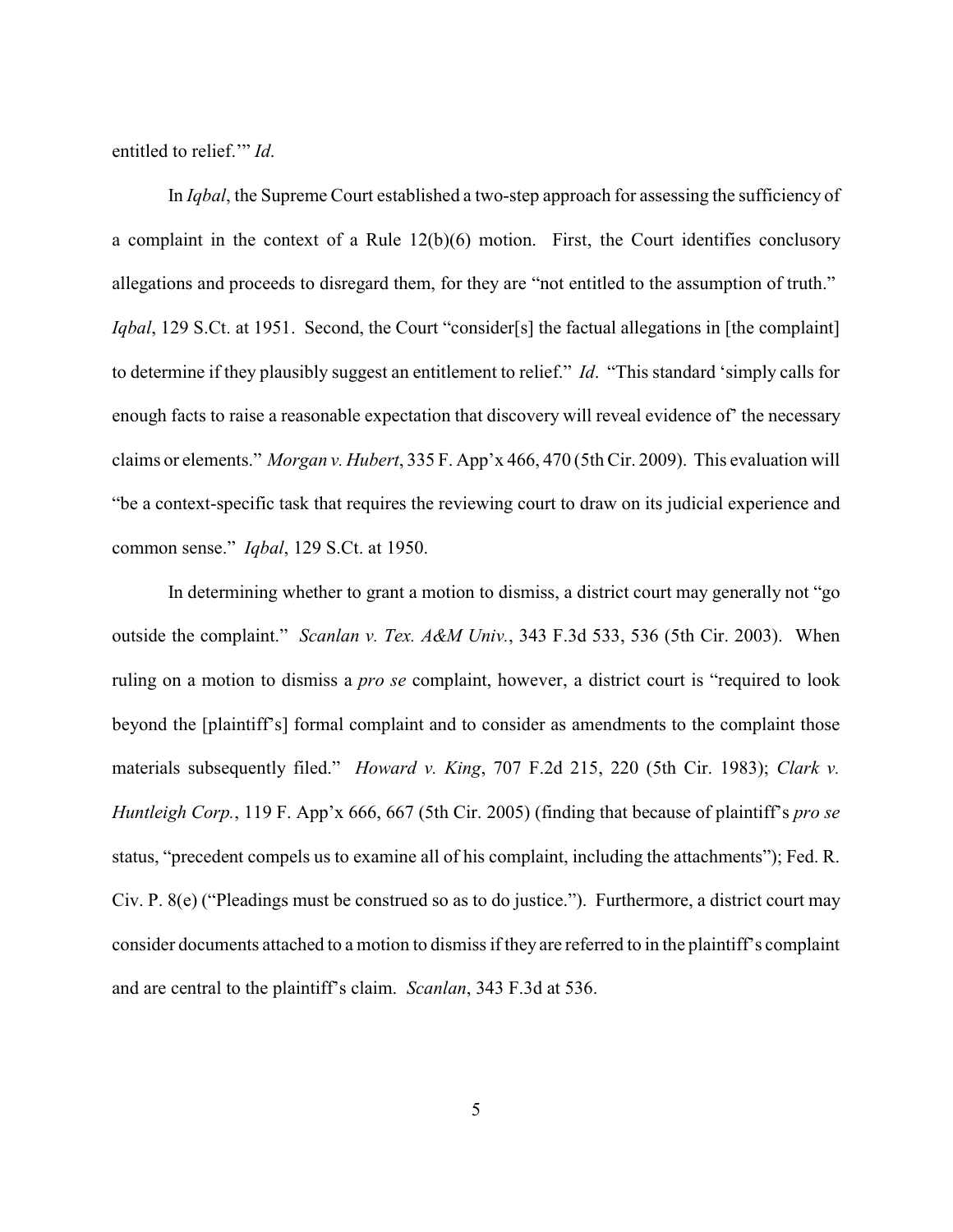#### **Analysis**

Wells Fargo moves for summary judgment on the following grounds: (1) Plaintiffs have no evidence to support their claim to quiet title and Plaintiffs are not entitled to the declaratory relief requested. Wells Fargo is the owner and holder of the Note, and Plaintiffs are in default under the terms of the Note and Deed of Trust and have failed to cure; (2) Plaintiffs' claim under the Texas Fair Debt Collection Practices Act ("TDCA") fails as a matter of law because foreclosure is not debt collection for purposes of the Act, and Wells Fargo did not violate the Act; and (3) Plaintiffs' Texas Deceptive Trade Practices Act ("DTPA") fails because Plaintiffs are not "consumers" as a matter of law. Wells Fargo also moves to dismiss asserting that Plaintiffs' petition fails to comply with Federal Rule of Civil Procedure 8(a).

## **Suit to Quiet Title and Trespass to Try Title**

Plaintiffs assert a claim for suit to quiet title. Wells Fargo asserts that Plaintiffs' claim that Wells Fargo cannot otherwise prove that it is the owner of the Note is flawed because Wells Fargo has submitted documents and summary judgment evidence demonstrating its ownership of the Note.

To establish a claim for suit to quiet title, Plaintiffs must show the following: (1) an interest in specific property; (2) that title to the property is affected by a claim by the defendant; and (3) that the claim, although facially valid, is invalid or unenforceable. *Sadler v. Duvall*, 815 S.W.2d 285, 293 n.2 (Tex. App.–Texarkana 1991, pet denied). An adverse claim, to constitute a cloud on the title removable by the court, must be one that is valid on its face but is proved by extrinsic evidence to be invalid or unenforceable. *Id.*; *Best Inv. Co. v. Parkhill*, 429 S.W.2d 531, 534 (Tex. App.–Corpus Christi 1968, dis. w.o.j.).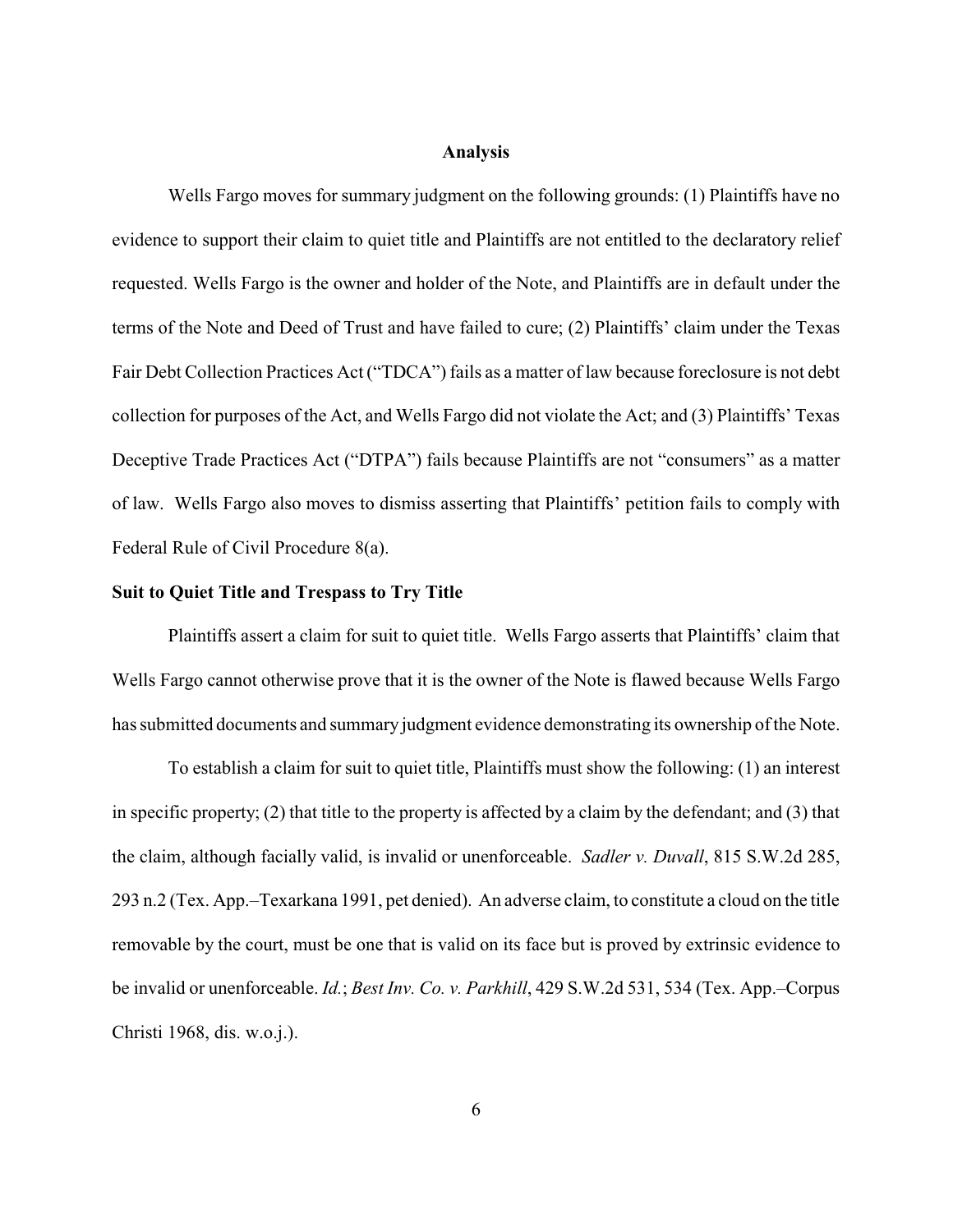Wells Fargo asserts that the Assignment of the Note and Deed of Trust and affidavit testimony establish Wells Fargo's ownership, and that Plaintiffs cannot present any summary judgment evidence raising an issue of material fact precluding judgment as a matter of law in favor of Defendant on both Plaintiffs' suit to remove a cloud from title to real property and their request for a declaration that Defendant is not the proper owner of the Note.

Plaintiffs assert that they discovered in their previous bankruptcy proceeding that Wells Fargo does not appear to actually own the Note or have any right to enforce the Note. Therefore, Plaintiffs filed suit in Collin County court to seek to determine whether Wells Fargo had any rights with respect to the loan. Plaintiffs want to determine who the rightful owner of their home equity loan is so that they can be assured that payments are made to the proper party, that such payments will ultimately result in satisfaction of the note, and that the lien on their homestead will ultimately be released by the proper party. Plaintiffs dispute the allegation that the Note and Deed of Trust were assigned to Wells Fargo on October 7, 2008. Plaintiffs argue that the Note itself demonstrates that it has never been indorsed to Wells Fargo.

Based upon the evidence before it, the Court cannot grant summary judgment. Wells Fargo has not submitted admissible summary judgment evidence that establishes that it owns or holds the Note. The affidavit of Jennifer Robinson merely states that "[t]he Note and Deed of Trust were assigned to Well Fargo on October 7, 2008." This is a conclusory statement that is inadmissible. Plaintiffs also offers evidence that suggests that the servicer of the loan is America's Servicing Company and the Investor is Credit Suisse First Boston, LLC. Summary judgment should be denied on these claims.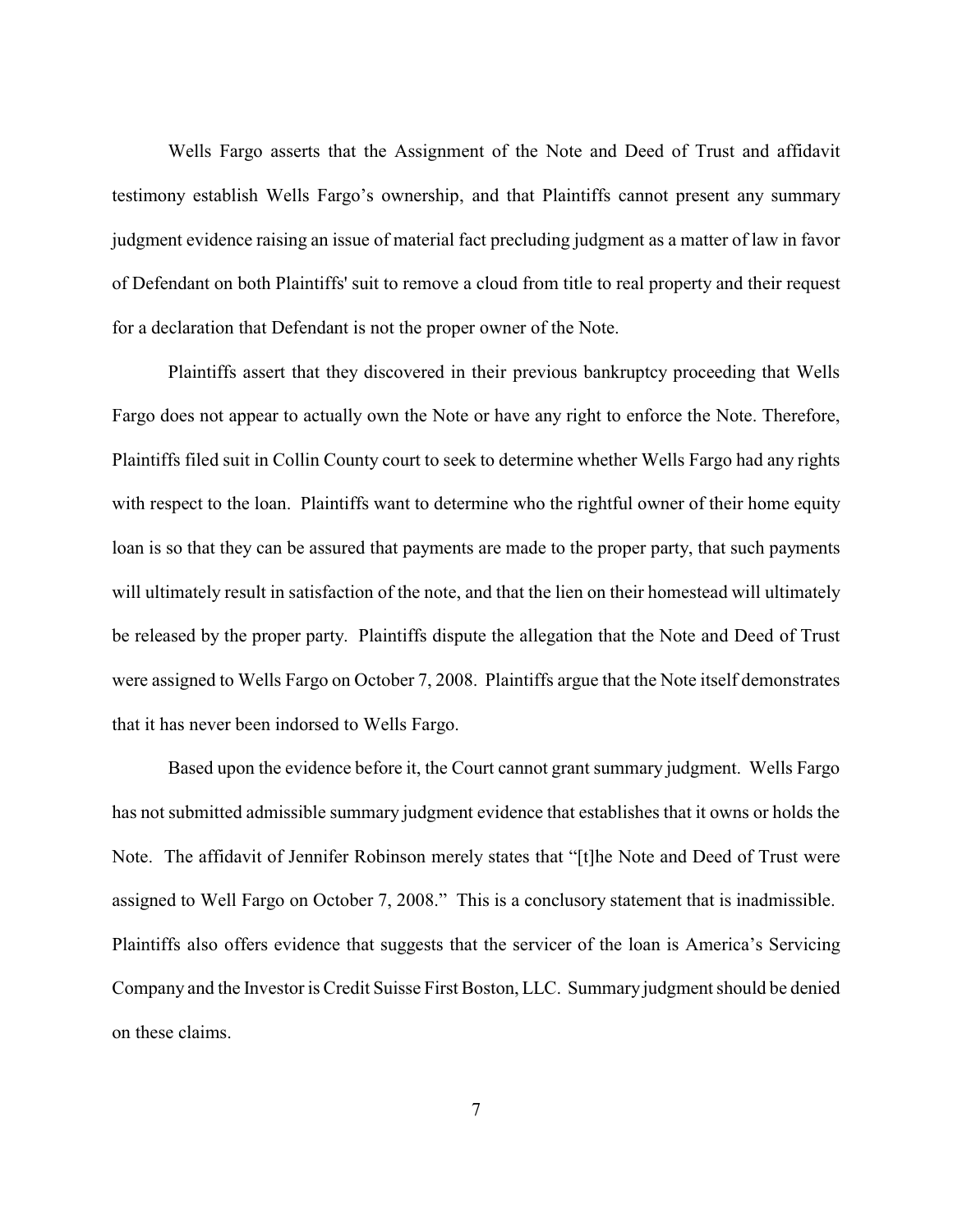## **TDCA Claims**

Wells Fargo asserts that Plaintiffs' claim under TDCA should be dismissed based upon the following: (1) because foreclosure is not itself an act of debt collection, Plaintiffs' TDCA claim fails as a matter of law; and (2) that Wells Fargo took no action which violated the TDCA, and Plaintiffs have no evidence that Wells Fargo violated the act; and (3) that Plaintiffs have no damage, and no evidence of damage, caused by an alleged violation of the TDCA,

Plaintiffs assert that Wells Fargo has mischaracterized Plaintiffs' claims. Plaintiffs allege that Wells Fargo is not entitled to collect the Note at all, and, therefore, it has no right to accelerate, no right to demand payment, and no right to assert fees or costs, including collection fees and costs. The Court agrees, based upon what is before the Court, that Wells Fargo's motion should be denied at this time.

# **DTPA**

Wells Fargo asserts that Plaintiffs' DTPA claim fails as a matter of law because Plaintiffs are not consumers. To recover under the DTPA, Plaintiffs must show: (1) the plaintiff is a consumer; (2) the defendant can be sued under the DTPA; (3) the defendant violated a specific provision of the DTPA; and (4) the defendant's violation is a producing cause of the plaintiff's damages. Tex. Bus. & Com. Code Ann. §§ 17.41-17.63; *Amstadt v. U.S. Brass Corp.*, 919 S.W.2d 644, 649 (Tex. 1996). To qualify as a consumer, a plaintiff must (1) seek or acquire goods or services, and (2) the goods or services purchased or leased must form the basis of the complaint. *Modelist v. DeutscheBank Nat. Trust Co.*, No. H-05-1180, 2006 WL2792196, at \*7 (S.D. Tex. Aug.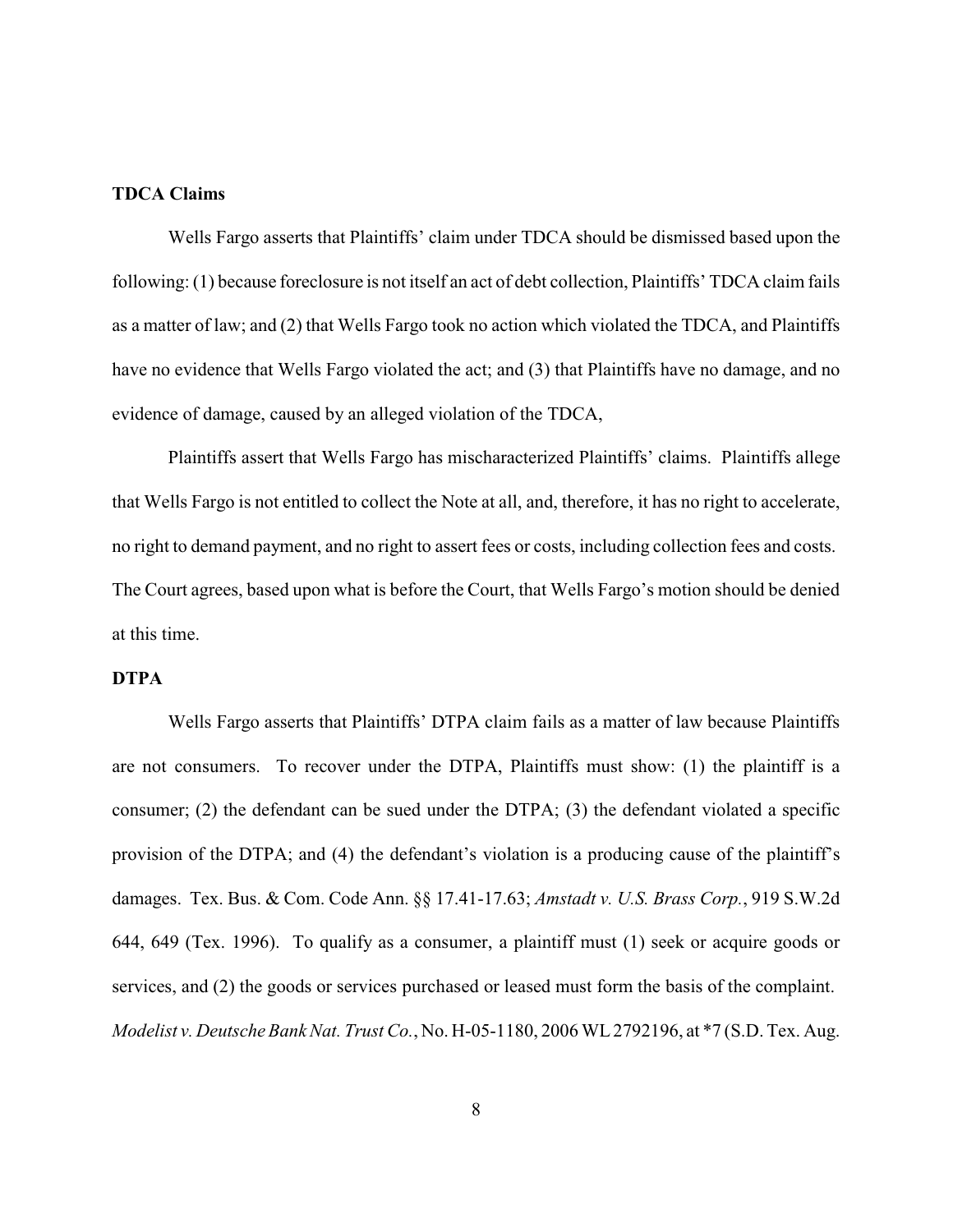25, 2006) (citing *Sherman Simon Enters., Inc. v. Lorac Serv. Corp.*, 724 S.W.2d 13, 14 (Tex. 1987)). Whether a plaintiff is a consumer under the DTPA is a question of law. *Id*. (citing *Holland Mortg. &Inv. Corp. v. Bone*, 751 S.W.2d 515, 517 (Tex. App.-Houston [1st Dist.] 1987, writ ref'd n.r.e.)).

In evaluating whether a plaintiff is a consumer, the Court must look to the object of the transaction. Tex. Bus. & Com. Code Ann. § 17.45; *La Sara Grain Co. v. First Nat'l Bank of Mercedes*, 673 S.W.2d 558, 567 (Tex. 1984). In *La Sara Grain Company*, the Texas Supreme Court held that a lender may be subject to a DTPA claim if the borrower's "objective" was the purchase or lease of a good or service. *La Sara Grain Co.*, 673 S.W.2d at 567. However, a person whose objective is merely to borrow money is not a consumer because the lending of money does not involve either the purchase or lease of a good or service. *Riverside Nat'l Bank v. Lewis*, 603 S.W.2d 169, 173 (Tex. 1980).

In the present case, it is undisputed that Plaintiffs' claims arise out of a loan and do not involve the purchase or lease of either goods or services. Plaintiffs did not seek to purchase or lease any goods or services from Defendant. Therefore, Plaintiffs are not a "consumer" with respect to the home loan. Therefore, Plaintiffs' DTPA claim should be dismissed.

## **Attorney's Fees**

Finally, Wells Fargo asserts that it is entitled to summary judgment on Plaintiffs' claim for attorney's fees based upon the assumption that Plaintiffs' other claims would be dismissed. Since the Court has not dismissed all of Plaintiffs' claims, this request for dismissal should also be denied.

It is therefore ORDERED that Wells Fargo Bank, N.A.'s Motion to Dismiss or, alternatively,